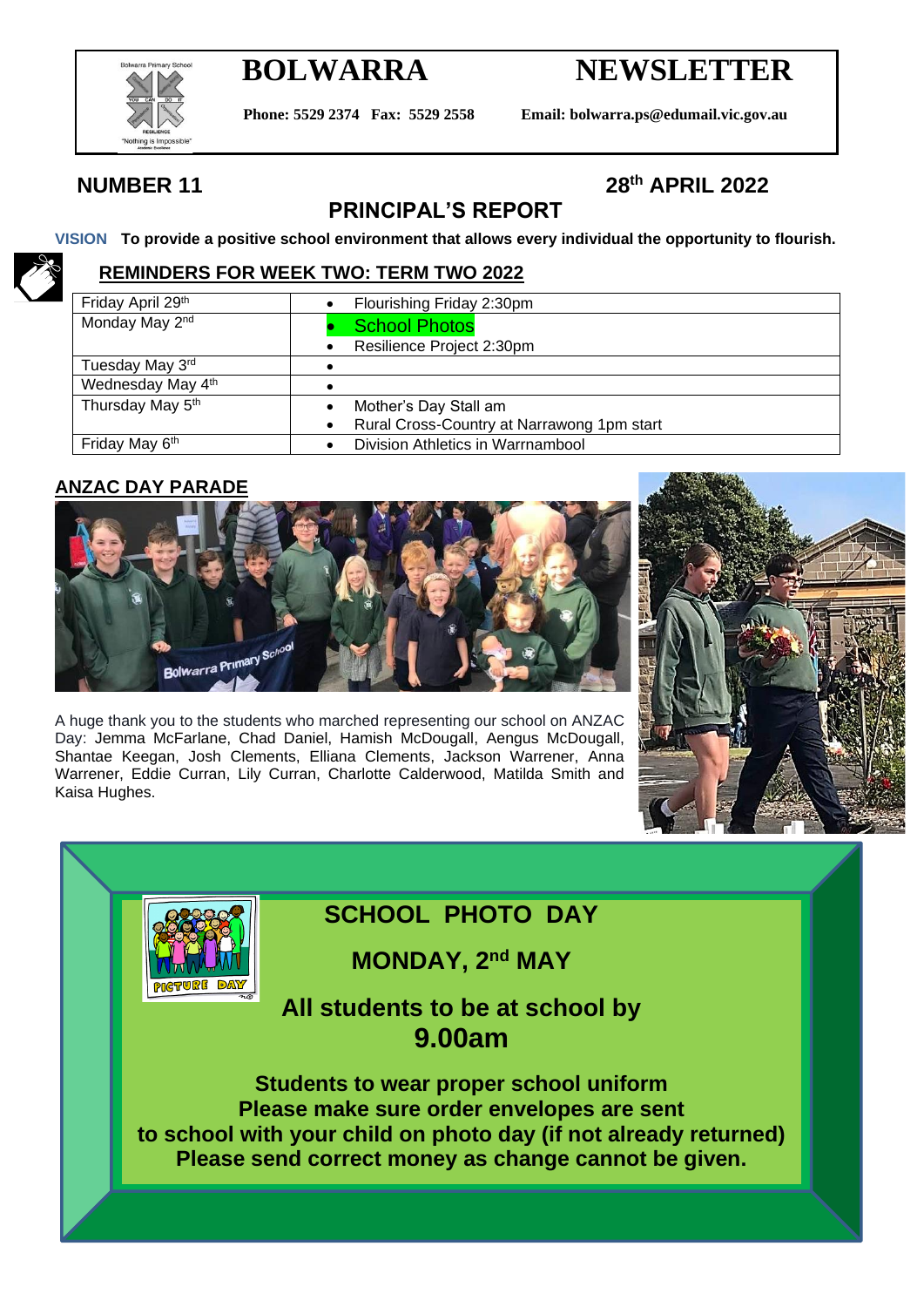#### **PARENT COMMUNITY**

We would like to revitalise our Parent Community group at a time that suits those who are interested.

The Parent Community is an opportunity to;

- meet other parents
- discover more about our school
- help out with Friday Lunches
- support Fundraisers

If you are interested in attending let me know what weekly time would suit you. E-mail me at lee.gibbons@education.vic.gov.au

Examples would include Monday 9am, Thursday 2:30pm or Friday 3pm.

#### **UPDATED COVID GUIDELINES**

The Victorian Government has announced some important changes to COVID Safe measures for schools that apply from the start of Term 2.

**Face masks** - Face masks, while recommended, are not required in any school setting. This means students in grades 3 to 6, staff and visitors in primary schools are no longer required to wear face masks. Any student or staff member who wishes to wear a mask may do so, including those who are medically at-risk.

**Screening requirements -** Students who have tested positive for COVID-19, and have completed their 7-day isolation period, now do not need to undertake rapid antigen test (RAT) screening for 12 weeks after their release from isolation. This was previously 8 weeks.

**Household contacts -** Students who are household contacts of a COVID-19 case are not required to quarantine. They may return to school as long as they undertake rapid antigen tests (RAT) 5 times during their 7-day period. They are required to notify the school that they are a household contact. Students aged 8 years and above who are household contacts are required to wear face masks when indoors at school unless they have a valid exemption. If a student household contact returns a positive RAT result, they must isolate for 7 days.

**Vaccination requirements for visitors to schools -** Parents, carers and other adult visitors (not performing work) are no longer required to show evidence of two doses of COVID-19 vaccine.

**RAT screening program reminder -** RATs will continue to be supplied for the first 4 weeks of Term 2 to support the early detection of COVID-19 in our school. The testing recommendations will remain the same this Term for students and staff – recommended to test at home twice a week

As we approach winter and flu season, the vaccination of children aged 5 to 11 and booster shots for students 16+ remains the best way to ensure protection for students and staff.

If you have any concerns about getting your child vaccinated, please get in contact with your GP or another health professional who can answer your questions.

Thank you for your ongoing support in keeping our school safe.







### **RURAL CROSS-COUNTRY – Thursday May 5 th at Narrawong P.S.**

Our Rural School Cross-Country is being held at Narrawong Primary School. We will have lunch at school and then a bus will transport the students to Narrawong for a 1pm start. We will arrive back at school by 3:30pm. Students can go home with their parents from Narrawong if their class teacher is aware of this.

Students are asked to wear appropriate clothing and footwear for long distance running. They will need warm and dry clothing before and after their run. Cross Country is a winter sport and as such is unlikely to be cancelled regardless of weather conditions.

All parents are invited to attend.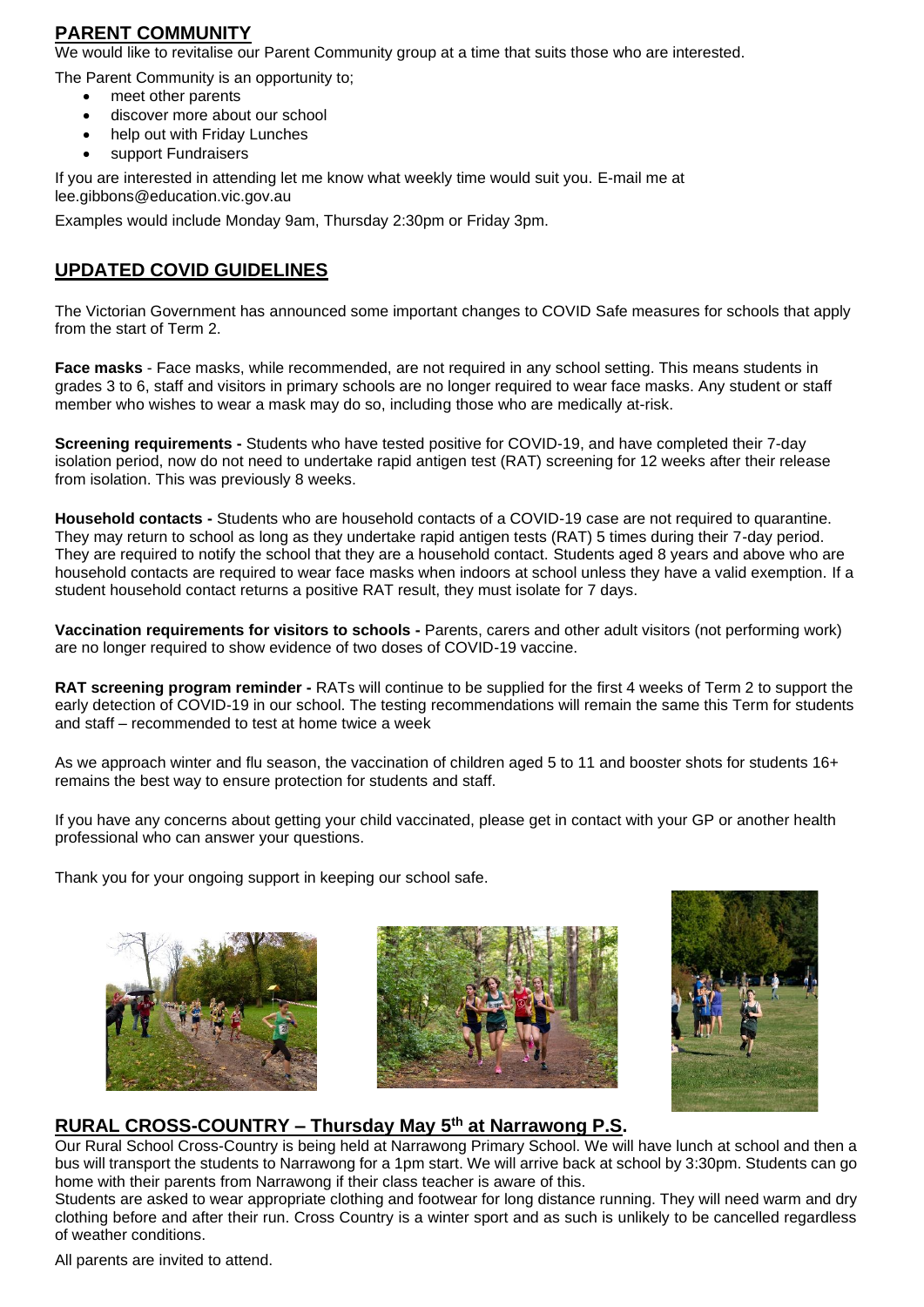## **MOTHER'S DAY STALL – Thursday 5 th May**

Students will visit the Mother's Day Stall from 9.15 onwards. Each grade will visit in turns and students will have a large variety of gifts to choose from. Gifts are priced from 50cents - \$6 each. Please send along a carry bag (so children can 'hide' their gift) as we do not have any at school.



We do need a couple of helpers for the stall. Please contact Nicole if you can assist.





#### **EXTRA-CURRICULA TERM 2 DATES 2022**

| May  | Monday    | 2 <sub>nd</sub>  |    | <b>School Photos</b>                              |
|------|-----------|------------------|----|---------------------------------------------------|
|      | Thursday  | 5 <sup>th</sup>  | ۰. | Rural Cross-Country at Narrawong 1pm              |
|      | Friday    | 6 <sup>th</sup>  | ۰. | Division Athletics in Warrnambool                 |
|      | Tuesday   | 10 <sup>th</sup> | ۰. | <b>GRIP Leadership in Mt Gambier</b>              |
|      |           |                  |    | <b>NAPLAN - Writing</b>                           |
|      | Wednesday | 11 <sup>th</sup> | ۰. | <b>NAPLAN - Numeracy</b>                          |
|      | Thursday  | 12 <sup>th</sup> | ۰. | District Cross-Country am                         |
|      | Monday    | 16 <sup>th</sup> | ۰. | NAPLAN – Conventions of Language                  |
|      | Wednesday | 18 <sup>th</sup> | ۰. | NAPLAN – Reading                                  |
|      | Monday    | 23 <sup>rd</sup> | ۰. | <b>Division Cross-Country</b>                     |
|      | Wednesday | 25 <sup>th</sup> |    | School Council 7pm                                |
| June | Wednesday | 1 <sup>st</sup>  |    | <b>District Winter Series</b>                     |
|      | Thursday  | gth              | ۰  | <b>Report Writing Day (Pupil Free Day)</b>        |
|      | Friday    | 10 <sup>th</sup> | ۰. | <b>Professional Practice Day (Pupil Free Day)</b> |
|      | Monday    | 13 <sup>th</sup> | ۰. | <b>Queen's Birthday Holiday</b>                   |
|      | Friday    | 24 <sup>th</sup> |    | <b>Last Day of Term 2</b>                         |
|      |           |                  |    |                                                   |

#### *LEE GIBBONS……………….PRINCIPAL*

**HAPPY BIRTHDAY** to Asher Witchell who turns 10 tomorrow, and Rosie Clark who turns 8 on Monday.

**BOOKCLUB ISSUE 3** was distributed today. Orders to be returned by Friday, 13<sup>th</sup> May.